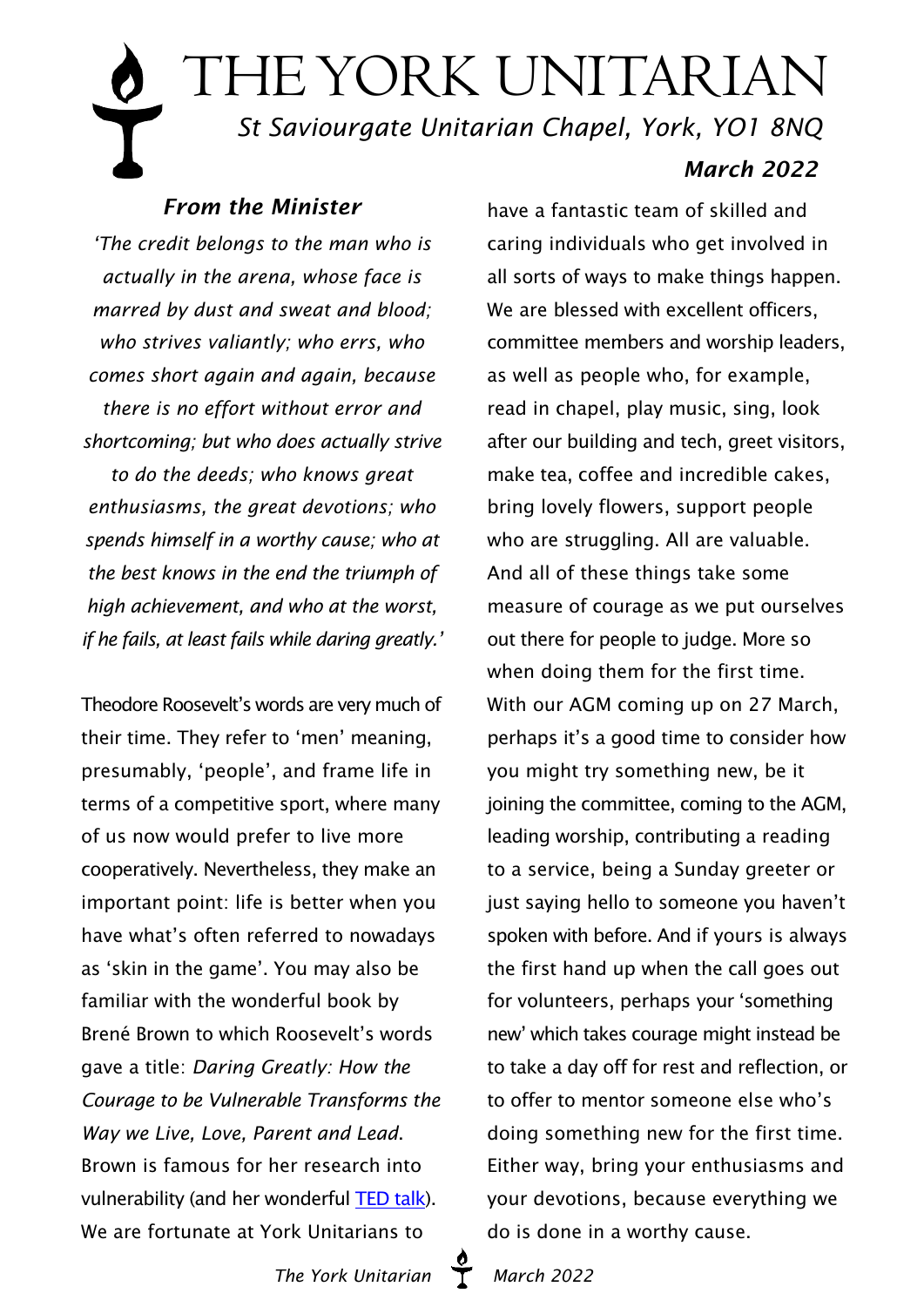#### A MONTH OF SUNDAYS at 11am

2

Sunday 6 March Reverend Stephanie Bisby *Life on Mars* Music by David Hammond

#### Sunday 13 March

John Issitt *Origins and Creation* Music by Laura Jones

Sunday 20 March Jenny Jacobs *The Sparks Fly Upward* Music by David Hammond

*Service followed by a rice & dahl lunch postponed from January*

> Sunday 27 March Reverend Stephanie Bisby *True Simplicity* Music by David Hammond *Service followed by AGM*



#### The York Unitarian **T** March 2022

## Sounds and Stories of Faith

The City of York Council are planning a whole festival about 'Our City' in March so look out for further information on their website as and when it becomes available.

In the meantime, these are the details we have from York Interfaith Group so far:

> \*SAVE THE DATE\* *Sounds and Stories of Faith Wednesday 23 March 7 for 7.15pm till 8.30pm York Minster*

*York Minster and York Interfaith Group invite you to an evening of sounds and stories from various faith groups within the city as part of the City of York Council 'Our City Festival'.*

*The evening will be interactive and we encourage the audience to join in with reciting of poems, chanting and singing, where applicable.*

*The aim is to bring together communities within York through mutual understanding, shared learning, dialogue, tolerance and respect.*

*The event is free and open to all. No booking required.*

There will be more information and the final details given out in the Chapel notices as soon as we know them. These will also be sent out via email when Jenny circulates the notices.

We have submitted a Unitarian hymn and hope that it will be included and that some of you will be there to sing along.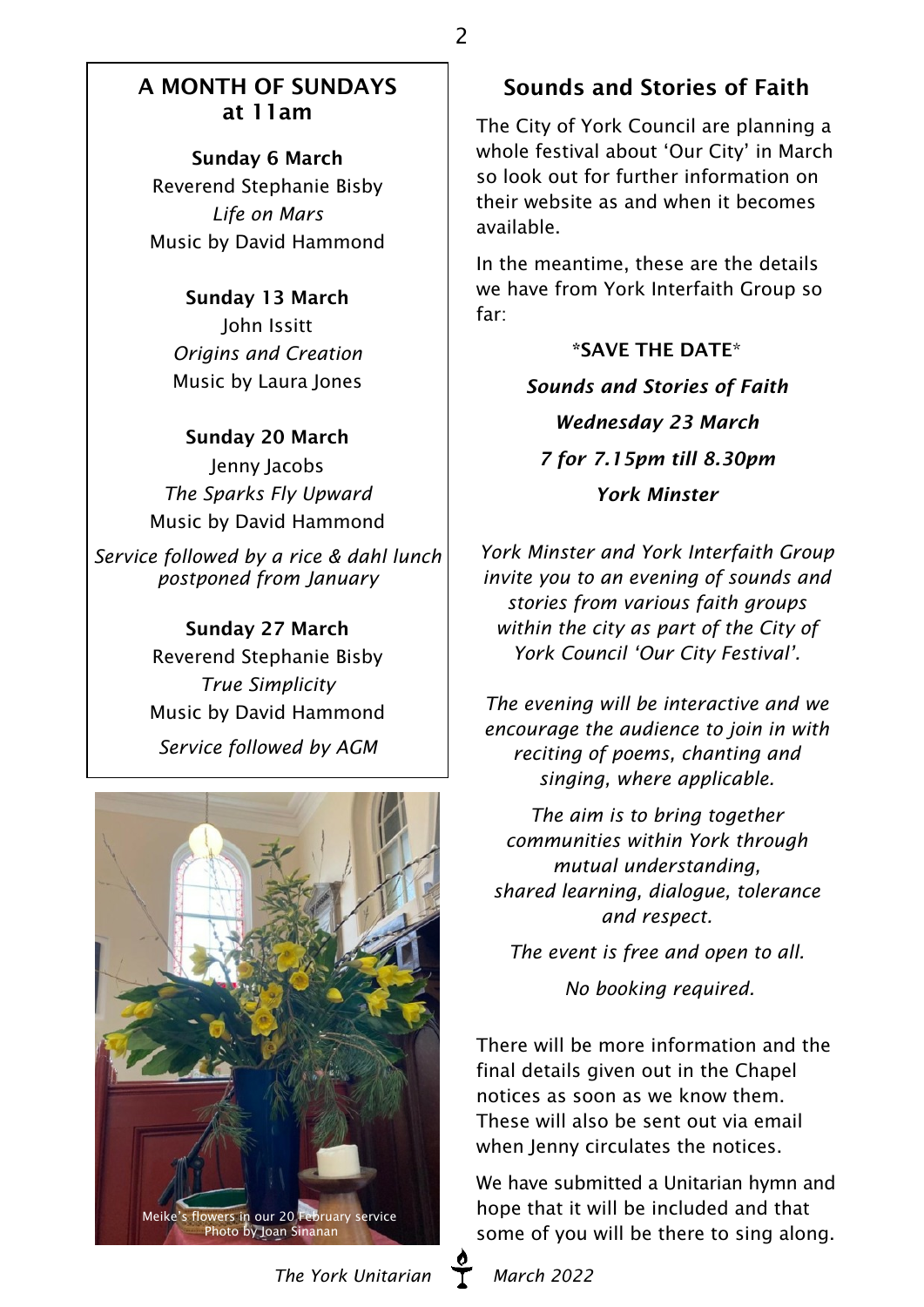# DIARY DATES

*Thursdays* at 11am: Meditation in Chapel and on Zoom. Details from Dee Boyle.

*Thursday 3 March*: Yorkshire Unitarian Union social time, on the theme of Spring. Via Zoom. The link is in the YUU notices and on the YUU website [https://www.unitariansinyorkshire.org.uk](https://www.unitariansinyorkshire.org.uk/events/yuu-social-time-3-march-2022/) [/events/yuu-social-time-3-march-2022/](https://www.unitariansinyorkshire.org.uk/events/yuu-social-time-3-march-2022/)

*Saturday 5 March,* 1pm-2pm: Late Music Concert: Jonathan Sage, Clarinet. Tickets £5 online ([www.latemusic.org\)](https://www.latemusic.org/)  $\mathsf{lor}$  on the door.

*Saturday 5 March,* 7.30pm-9.30pm: Late Music Concert: Anna Snow (soprano) and Kate Ledger (piano), 100 Second Songs. Tickets £12/£10 online [\(www.latemusic.org\)](https://www.latemusic.org/) or on the door.

*Tuesday 8 March* at 6.30pm: Inspiration Art Café, on Zoom. Details from Stephanie Bisby.

*Wednesday 9 & 23 March*: Self-Realisation Fellowship. Details from Nick Morrice.

*Friday 11 March,* 12.30-1.30pm: Lunchtime concert: Sax Forte,Yorkbased saxophone quartet. Tickets £6 on the door. Cash only.

*Saturday 12 March* at 10.30am for 11am start: Yorkshire Unitarian Union spring meeting at Hull Unitarians. Speaker Richard Lane on Green Energy. Details from Stephanie Bisby.

*Sunday 20 March*: Rice and dahl lunch after the service.

*Wednesday 23 March*, 7pm-8.30pm: York Minster interfaith event, 'Sounds & Stories of Faith'. Details from Dee Boyle.

*Friday 25 March*, 12.30-1.30pm: Lunchtime concert: Imogen Brewer, RAM violin graduation recital. Tickets £6 on the door. Cash only.

*Sunday 27 March*: AGM after the service.

*Wednesday 30 March*, 7pm: Poetry evening. Details from Dee Boyle.

*Thursday 31 March*, 2pm: Share your Good Reads, in Chapel. Details from Meike Dux-Harrap.

# Art Inspiration Café

3

Following a small and select, but wonderful, evening of sharing our favourite comfort reads (the Comfort Book Café, inspired by Matt Haig's *The Comfort Book)*, on Tuesday 8 March at 6.30pm we plan to meet on Zoom to share some of our favourite artistic inspirations.

Pick around 4-6 pictures with meaning to you, and be prepared to tell us about what they mean to you. If you have

links to art online, or can email images, please send them in advance to

#### [reverendstephaniebisby@gmail.com](mailto:reverendstephaniebisby@gmail.com).

If you don't, bring a picture on the day if you can. If you can't, just tell us about the picture and we'll use our imaginations.

Here's a great example of some people talking about what art means to them, but please don't feel you have to be an art critic to join in – 'because I like it' is all the reason we need for you to share your favourite pictures!

[https://smarthistory.org/what-work-of](https://smarthistory.org/what-work-of-art-inspired-you/ )[art-inspired-you/](https://smarthistory.org/what-work-of-art-inspired-you/ )

The link for our event will be coming out in the notices nearer the time. *Stephanie*

## Thank you Marta and Simon!

At the Coltons Cottages Trustee meeting on 14 February Marta and Simon Hardy were thanked for their long service and dedication as Trustees of our local Unitarian charity of Coltons Almshouses. Marta recalled being asked to become a Trustee by Rev Sidney Knight. They have both supported the charity in many ways and Marta will be particularly remembered for her cookie baking!

## Get Dancing!

Longstanding friends of the Chapel Zoe and Paul Bojelian are taking part in a sponsored 'Get Dancing' event in memory of their son Adam. Read more at [https://www.yorkpress.co.uk/news/](https://www.yorkpress.co.uk/news/19900624.couple-set-get-dancing-memory-son-adam-bojelian/) [19900624.couple-set-get-dancing](https://www.yorkpress.co.uk/news/19900624.couple-set-get-dancing-memory-son-adam-bojelian/)[memory-son-adam-bojelian/](https://www.yorkpress.co.uk/news/19900624.couple-set-get-dancing-memory-son-adam-bojelian/) or donate at https://bit.ly/3s2FYYK.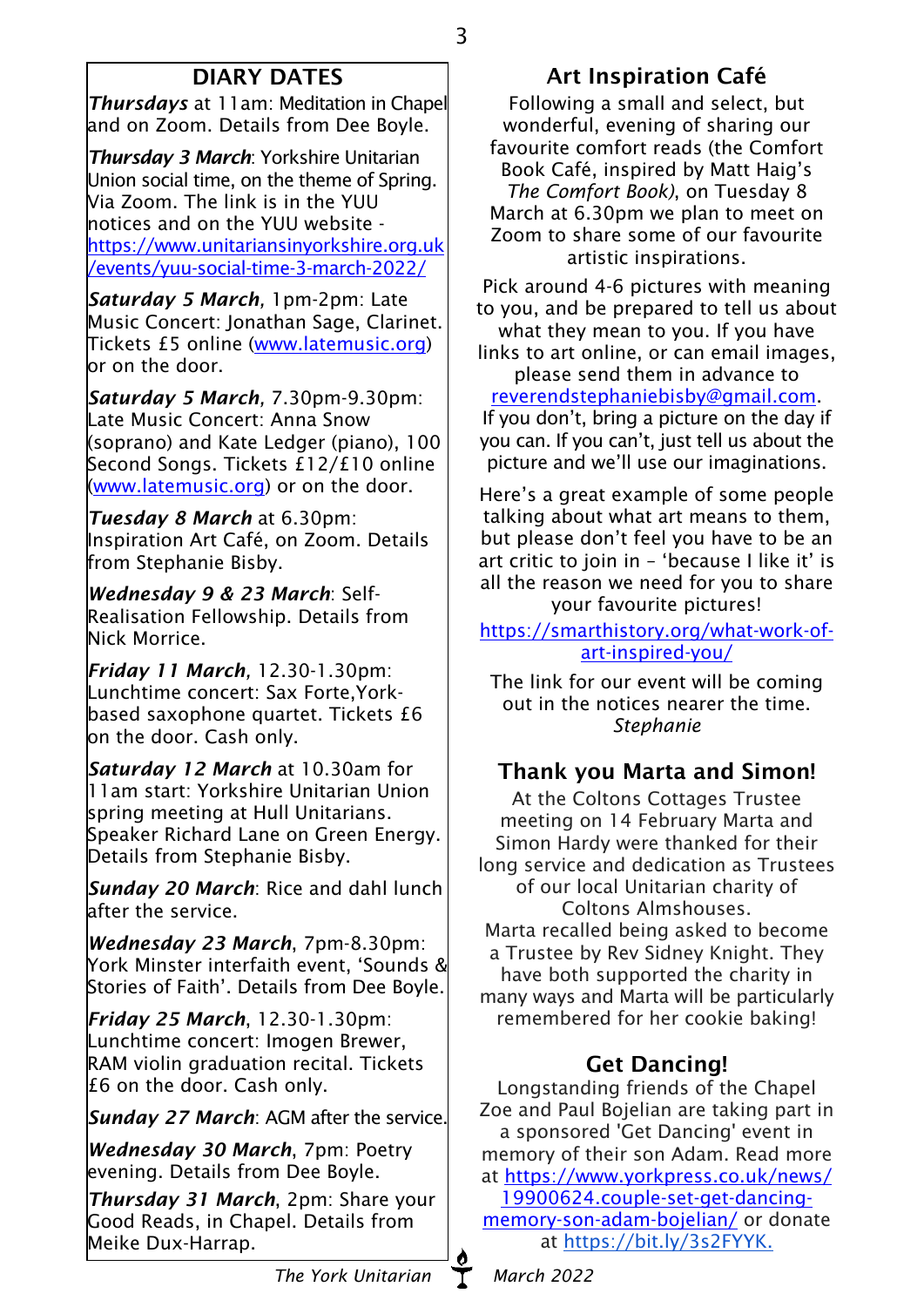## *Laura Cox's 30 January Address: 'Faith in Climate Justice'*

This isn't my first service about the environment and it won't be the last. When planning this service, I was reminded to 'make sure I link the service to faith'. At first, I thought, ah gosh, I'm going to have to be careful here, because it would be very easy for me to stand up and rattle on about the climate problem and forget that I'm in a Unitarian chapel. So I wondered, for a moment, how can I speak about climate justice here? How does faith fit into climate justice?

And then I realised… When we meet here, we come from different belief systems to find spiritual enlightenment and connection. We might not even have defined beliefs. But something I hope we all believe is that there is something beyond US, and we have a responsibility to look after the world and everything in it. We have to have faith in climate justice.

When I think about Unitarianism and its ethos of connection, growth and nurturing, it seems to me like the most natural setting to speak about climate justice, or, as the case may be, climate injustice. Because we all know that, whether you think the world came from God or from a massive explosion, things aren't as they should be.

[The video we watched earlier](https://www.youtube.com/watch?v=pHRu0VV-Dbw) puts the question of climate justice into context. If we're all about freedom and reason here (which is what Wikipedia says Unitarianism is about) then we've got to think about those piles of rice. We've got to recognise that environmental awareness goes hand-in-hand with global awareness and 'one-ness', which is what Unitarianism stands for… Unity. The point I'm trying to make is that climate justice is fundamentally linked to our Unitarian faith, and to all other faiths too.

In most formal religions, we come up against the whole stewardship versus dominion debate. Are we here to look after life on earth, or rule over it?

Generally we'd opt for stewardship, I think. We certainly don't have dominion and I challenge anyone who says we do to stand in front of a tsunami. Even in 'hard line' faiths, it's recognised that natural preservation is fundamental to faith because it is about preserving life. Take our opening words. I didn't realise that Laudato Si was a papal letter by Pope Francis. I thought Laudato Si was some ancient Italian guy, which was kind of close I guess. Anyway, you can't argue with the Pope in this case: '*A true ecological approach always becomes a social approach; it must integrate questions of justice.'*

In Hinduism and Dharmic faiths, there is clear scriptural basis for protecting the environment because Dharma, which refers to the principles that govern the universe, is about sustaining the welfare of all living beings. Reflecting this, the Hindu Declaration on Climate Change says: '*A transition towards using 100-percent clean energy is desperately needed. Doing so provides the only basis for sustainable, continued human development. It is the best hope for the billions of people without electricity or clean cooking facilities to live better lives and reduce poverty.'*

If the planet is damaged from pollution and resource wastage, then we're scuppering ourselves and everyone else too. But some people come off worse than others… And it isn't you or me. According to a report by the Climate Vulnerable Forum, nearly 700,000 climaterelated deaths already happen today. 80% of those deaths are children in South Asia and Sub-Saharan Africa. By 2030 the report estimated that the carbon economy could cause 6 million deaths a year, with 98% of those deaths in developing countries.

In 2020 EcoWatch reported that flooding in China as a result of climate change caused \$32bn in damages. The Hindustan Times noted that extreme weather in India affected 75% of the country. According to Climate Home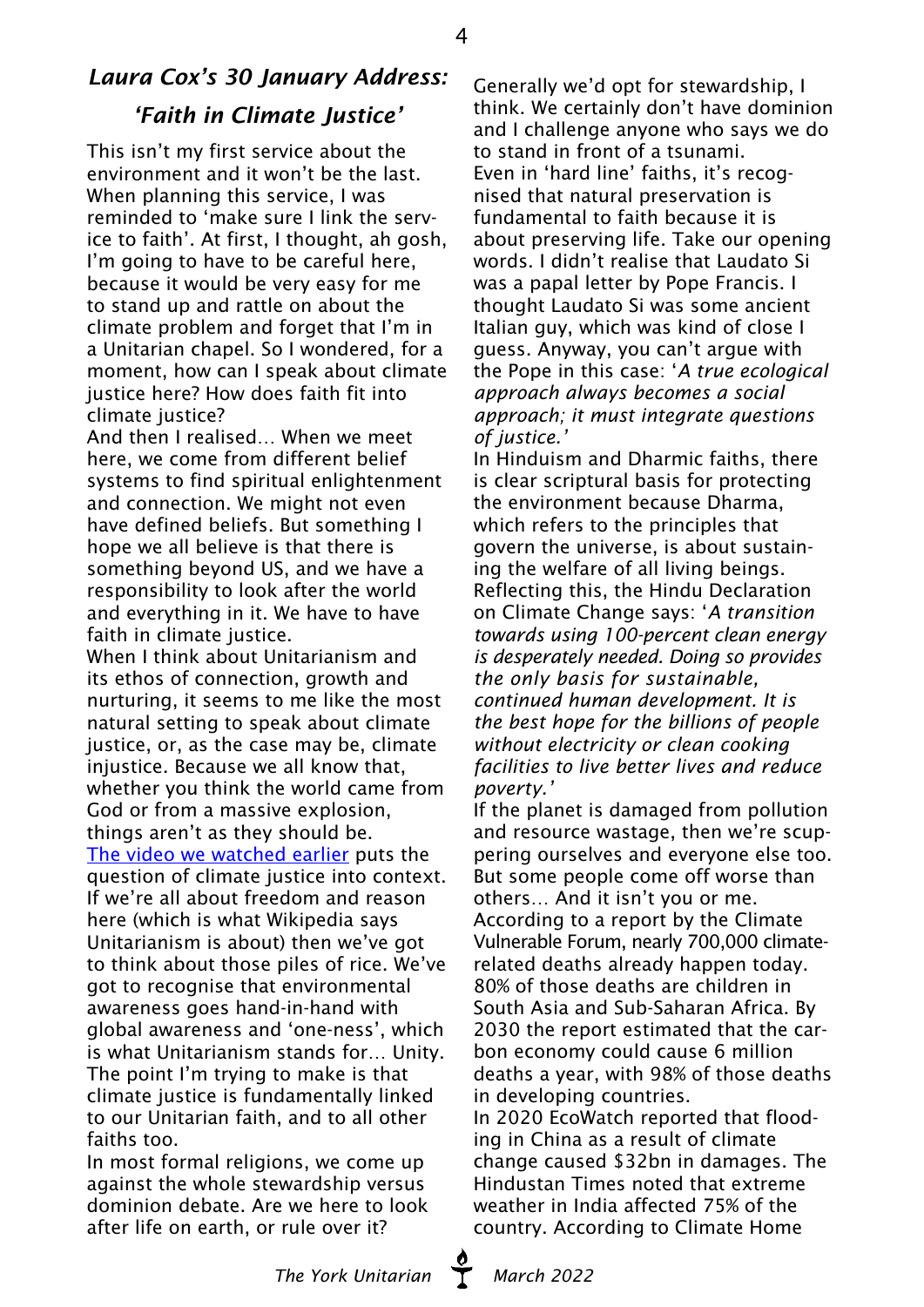News, for indigenous people in eastern Canada, rising sea levels mean salinisation of fresh water, making it unsuitable to drink.

Climate injustice isn't just geographical. At this year's UN Conference on Climate Change AKA COP26, 45% of the UK's team were women. That's more than it has ever been, granted, but according to Forbes magazine these roles tended to relate to event organisation, or advisors (not core team members).

All of the above highlights wider systemic issues and shows how marginalised groups, especially indigenous populations, black minority ethnic people, women and those with added accessibility needs are exploited. Why does this exploitation happen? Because the system is set up that way. Our capitalist system is set up for climate injustice. While we might not experience climate injustice to the same extent as those on the forefront of climate change, the impacts are clear closer to home. You might remember the devastating 2015 floods in York. In three weeks two huge storms (Storm Desmond and Storm Eva) brought unprecedented rainfall across the north. Many houses across the city were entirely ruined, contributing to local housing insecurity. Do you know what causes extreme weather conditions? Climate change. Climate change unavoidably creates social injustice…. Climate injustice.

Clearly humans have not been particularly good stewards of planet earth. So if we aren't stewards and we don't have dominion, what are we? Are we just really bad tenants?

If we're tenants, let's look at climate justice like this. The world is a house, and we're living in that house with lots of different people. There is a limited supply of water. One of the people in the house keeps having very long baths, so there is very little water left for anyone else. The person has always had long baths and they don't see the impact it has on the other people, who only have access to a weak shower. What is the solution?

*Option one* – the person should keep using the water and ignore the impact on anyone else.

*Option two* – the person should stop having long baths so there is water for others.

*Option three* – the water company should regulate the water usage fairly, so everyone has access to the same water.

*Option four* – the water company should regulate the water usage so the people who lacked water now get more than the person who was having long baths, to compensate.

This very simple example shows how difficult it is to talk about climate justice in practical terms. How do you work out and measure compensation? Where does responsibility lie? At what point is it the water company's job to regulate the baths? Is the person a bad person or just an ignorant one? Do they know any better?

What option would Unitarianism lean towards? We know it isn't option one. Unitarianism sees reason, rational thought, science, and philosophy as coexisting with faith. For Unitarians, faith helps us exercise free will in a responsible and ethical way. So, I'd like to think we would pick a combination of other options. Recognising personal actions make a difference, trying to reverse the damage done, and urging businesses and decision makers to do the same.

It shouldn't be down to the people without water to make demands. It's important to consider how to educate the others in the house. Maybe the water company should work with the tenants to explain equitable supply and responsible water use. Maybe there should be a rota. You could get really tied up in trying to find a workaround. The fundamental thing to realise is that we all live in the same house. And we should all have equal rights within that house. It's that simple.

Climate justice relies on people from all over the world working together to understand and overcome shared

The York Unitarian **March 2022**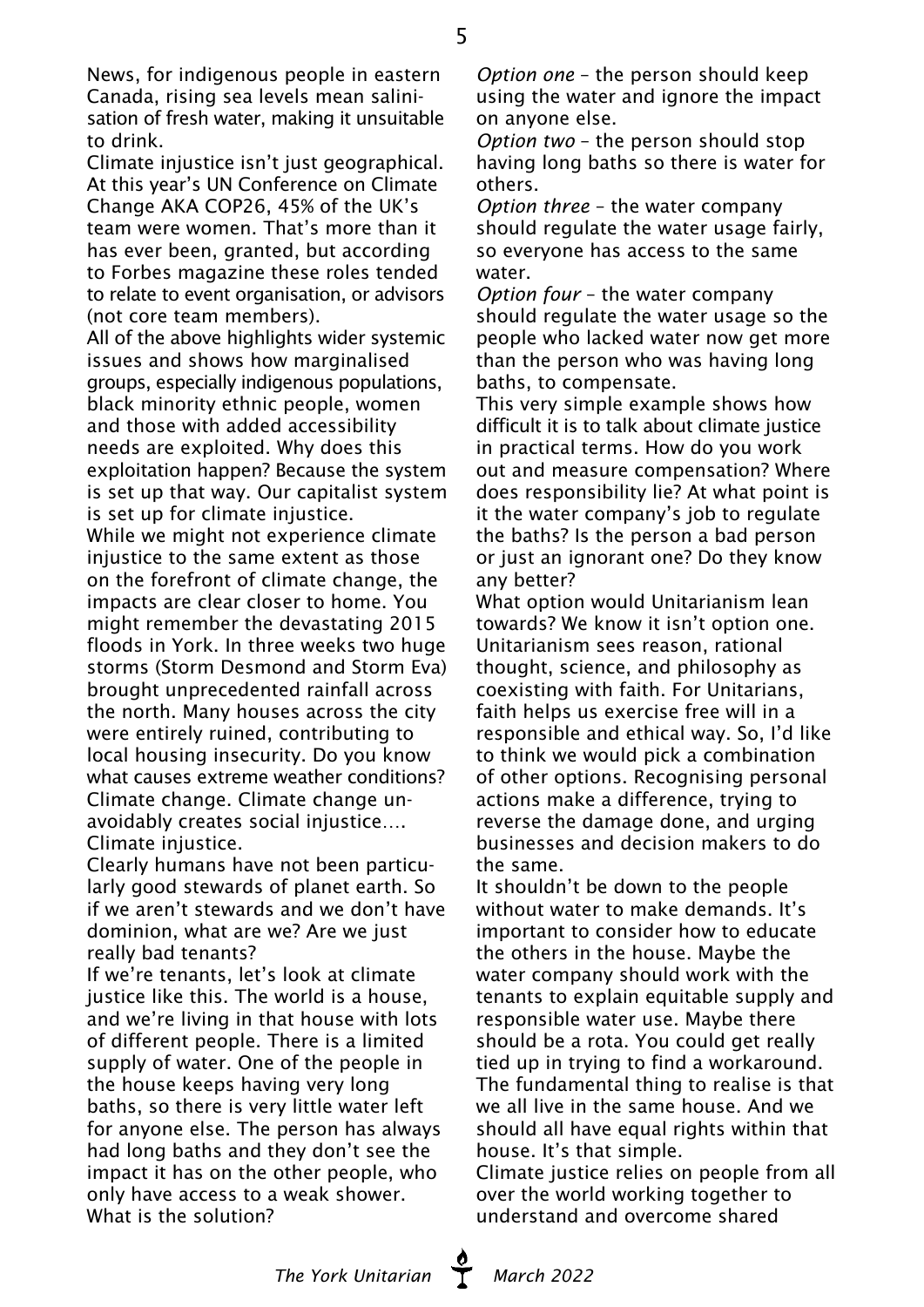challenges. We can't just think about this is a present-day sense, either, because the more we consume the harder it will be for future generations. We have to think about how what we do now will change what happens tomorrow, in a few years' time, and all the way up to the hallowed date of 2030, which is supposedly the year when organisations across the world get their climate act together.

So, what are we going to do about it? We're going to keep acting ethically and fairly, and we're going to collaborate where we can, to find solutions. We've got to hear those unheard voices. some of which are right on our doorstep. We need to get talking. But most importantly we need to listen. This year, Extinction Rebellion York will hold an event which will spotlight these unheard voices, not just in York but across the world. On May 7, we're going to bring these issues to the fore in an afternoon that's all about listening, understanding, and really feeling the impact of climate breakdown on the people who have been routinely exploited.

We know that awareness is the first step, and from awareness you can start to make and influence decisions, which is why XR will stand outside of the council's budgetary planning meeting on 17 February to remind councillors we're still here. And so are all of the issues surrounding climate justice. I wonder what could be achieved if all the faith groups in York got together and mobilised to address climate justice issues locally. I wonder how that could spread out and have a ripple effect. Let's think critically about what we can do. Because there is so much. We can start small, but let's take the first step. In the last meeting of the Yorkshire Unitarian Union, we discussed the amazing idea of having green spaces for ecological burials which could be opened up to the community to provide thriving natural environments. And Mill Hill Chapel in Leeds are working on an 'Apothecary Garden'. Herbs and food plants will be grown to share with the

community and contribute to food banks. The plan is to install a vertical farm on the chapel walls, and planters on the outer fences. Passers-by will be encouraged to harvest plants for free. There's even talk of beehives on the roof. According to the chapel's press release (and the wording is important here), the aim is to provide 'spiritual wellbeing and community cohesion.' These concepts merge together. Faith and community, faith and wellbeing, faith and justice.

These tiny seedlings of ideas can have a huge impact. We can use our actions and our voices to drive change. Because isn't that what we're all about, as a faith group with a history of dissenting? We're uniquely placed to recognise that acting to curb climate change will build a more just, fair world. Let's challenge the way things are. Let's leave them in a better state than we found them. As we next sing together, let's think about how we can keep faith in climate justice, and push for fairness wherever we can.



Would you like to chat about a book (factual or fiction), article or blog post you have read? Would you like to listen to others recommend their good read? If so, join us in Chapel on Thursday 31 March 30 June 29 September from 2 till 4pm. Details from Meike Dux-Harrap.

The York Unitarian **T** March 2022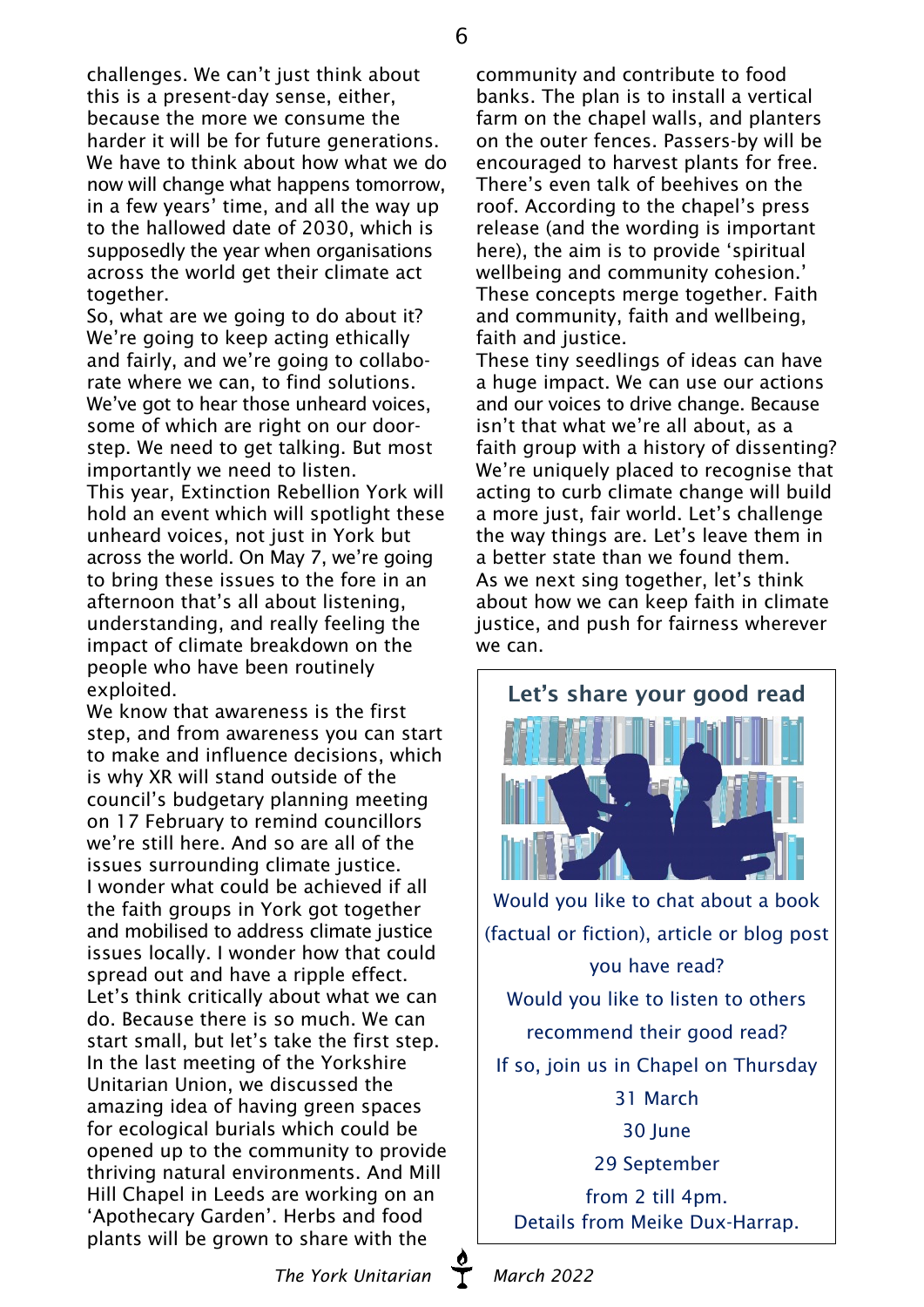*Thanks to everyone who helped out with Residents' Festival Weekend in January. Despite all the challenges of Covid and the weather, more than 100 people set foot in the Chapel over the two days. Here are some photos from our displays:*





*Walk of Light*

Four members of Chapel are taking part in a National Event called 'The Walk of Light' taking place on Saturday 26 March to raise funds for Blood Cancer UK. They will be walking in memory of someone who had blood cancer or to help someone who is currently having treatment for it.

If you would like to sponsor any of these people please contact Dee Boyle, Joan Sinanan, Claire Lee or Richard Thompson,who would welcome any donations you are able to make.

More information here: [https://bloodcancer.org.uk/get](https://bloodcancer.org.uk/get-involved/fundraising-events-and-challenges/sports-challenges/walk-of-light/ )[involved/fundraising-events-and](https://bloodcancer.org.uk/get-involved/fundraising-events-and-challenges/sports-challenges/walk-of-light/ )[challenges/sports-challenges/walk-of-light/](https://bloodcancer.org.uk/get-involved/fundraising-events-and-challenges/sports-challenges/walk-of-light/ )

# Older Citizens Advocacy - York

The Pastoral Team will occasionally feature one of the local organisations listed in our brochure that offers useful support services. This month it's OCAY: Older Citizens Advocacy – York.

*'OCAY has been an independent charity in York since 2002. We believe that older people have a right to a voice in decisions which affect them, and we aim to help people have their voices heard, through advocacy. Advocates are skilled staff and volunteers trained to assist with everyday issues. They will not tell you what to do.*

*Our free and independent advocacy service is available for residents of York over the age of 50 who may need help with:*

- *○ choosing a way forward;*
- *○ finding out information and whom to contact;*
- *○ writing letters and filling in forms;*
- *○ making a complaint;*
- *○ going to meetings and appointments;*
- *○ challenging decisions that you don't agree with;*
- *○ and more.'*

To contact OCAY or to find out more about what they do:

> Older Citizens Advocacy York The Priory Street Centre

> 15 Priory Street, York YO1 6ET Tel: 01904 676200

Email: [info@ocay.org.uk](mailto:info@ocay.org.uk) Or use the online form on their website: <https://oldercitizensadvocacyyork.org.uk/>